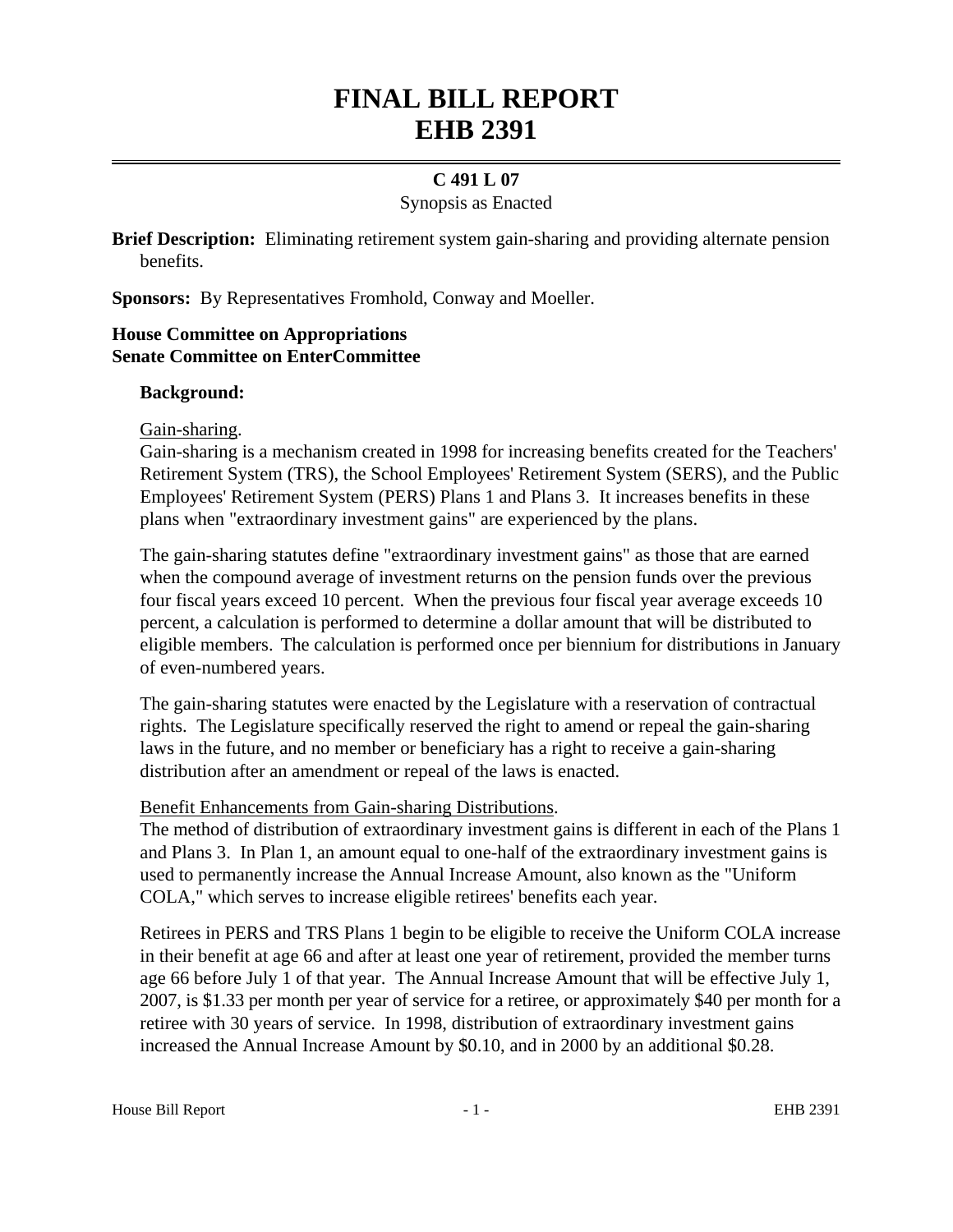In Plan 3, extraordinary investment returns are calculated in generally the same manner as in the Plans 1. Extraordinary investment returns that are attributable to the Plan 3 portion of the combined Plan 2/3 retirement funds are determined, and distributions are made to the Plan 3 members in a lump sum dollar amount that is deposited into Plan 3 individual member and retiree accounts. An individual's distribution is proportionate to the amount of service credit that he or she has in Plan 3 to the total in the individual's plan. For example, in 2000, TRS Plan 3 members received a gain-sharing distribution of \$254 per year of service, so that a member with 20 years of service in Plan 3 would have received a lump-sum distribution of about \$5,085 into his or her individual account.

#### January 1, 2008, Projected Gain-sharing.

The next scheduled calculation period for gain-sharing will close on June 30, 2007, and will incorporate the four prior fiscal years of investment return in calculating a gain-sharing distribution for January 1, 2008. The most recent projection by the Office of the State Actuary, dated March 26, 2007, projects that the four-year median investment return will be about 15.3 percent, resulting in a \$0.26 increase in the Plan 1 Uniform COLA and a \$228 per year of service distribution to members of Plan 3. There is no gain-sharing benefit in the Plans 2; however, in periods of sustained investment return significantly above the assumed long-term rate (currently 8 percent) member contribution rates are likely to decrease.

#### Why Gain-sharing Increases Pension Contribution Rates.

In the 2003 Actuarial Valuation, the Actuary determined that the future cost of gain-sharing distributions results in an effective reduction in the long-term average rate of return that can be assumed from the pension funds. The long-term average is lowered through the gain-sharing mechanism because in some periods of very good investment return, some extraordinary gains are distributed as additional benefits.

The effective long-term rate of return is lowered sufficiently by gain-sharing to represent a material future cost to the retirement plans, as compared to the cost of the benefits apart from gain-sharing, and the Actuary determined that higher contribution rates are required to fund the future gain-sharing costs. As a part of the contribution rates the Actuary recommended to the Pension Funding Council (PFC), and the PFC has adopted for the 2007-09 fiscal biennium, are employer contribution rates sufficient to fund future gain-sharing costs in PERS, TRS, and SERS. The portion of the contribution rates adopted for gain-sharing are projected to generate about \$147 million General Fund-State and \$340 million in total employer costs during the 2007-09 biennium. Over the next 25 years, the standard period for reflecting the long-term cost of pension system changes, gain-sharing is projected to cost about \$3.0 billion General Fund-State and \$6.7 billion in total employer contribution rate costs.

## Choice of Plan 2 or 3 for New Members.

Membership in Plan 2 or 3 is a choice for new retirement system-eligible employees in PERS, but new members of TRS and SERS may only join Plan 3. New PERS members have a 90 day period to choose membership in Plan 2, or by default become members of Plan 3.

#### **Summary:**